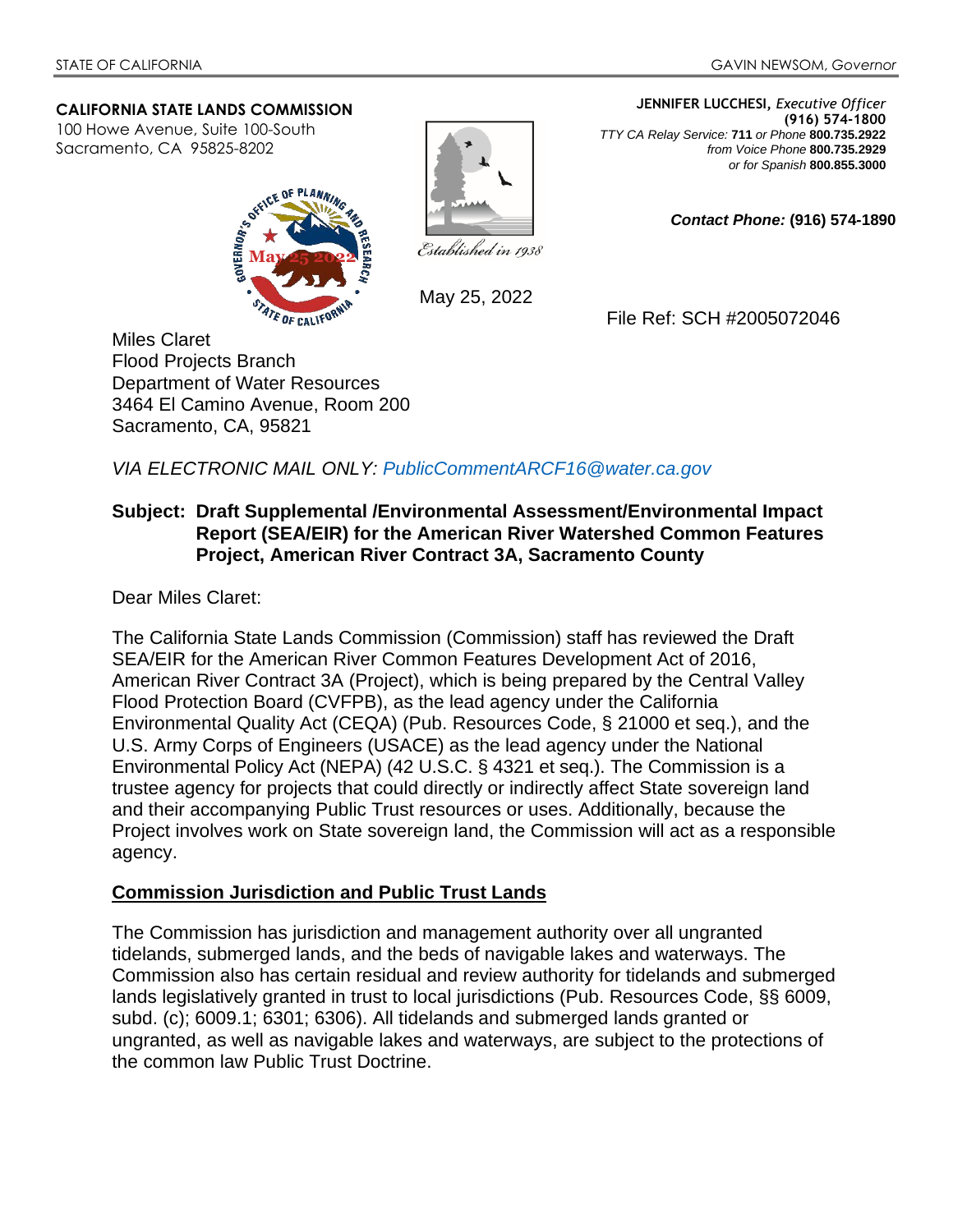As general background, the State of California acquired sovereign ownership of all tidelands and submerged lands and beds of navigable lakes and waterways upon its admission to the United States in 1850. The State holds these lands for the benefit of all people of the State for statewide Public Trust purposes, which include but are not limited to waterborne commerce, navigation, fisheries, water-related recreation, habitat preservation, and open space. On tidal waterways, the State's sovereign fee ownership extends landward to the mean high tide line, except for areas of fill or artificial accretion or where the boundary has been fixed by agreement or a court.

The Lower American River at the Project site is natural, subject to artificial conditions (dredging, levees, dams, diversions), navigable, tidal, and meandered on both banks on the Rancho and Swamp & Overflowed Survey plats. Therefore, a lease would be required for work in this area. An application is available on our website at OSCAR.slc.ca.gov. Please contact Marlene Schroeder, Public Land Management Specialist, for jurisdiction and leasing requirements for the Project (see contact information at end of letter). Additionally, please ensure that the Commission's Land Management Division staff is included on any future distribution mailing list for the Project.

# **Proposed Project Description**

The USACE, CVFPB, and Sacramento Area Flood Control Agency propose to construct levee improvements consisting of approximately 3,000-foot-long bank stabilization project at Site 1-1 which is located on the left bank of the Lower American River (LAR) between river mile 3.8 and river mile 4.2. The Project consists of: the installation of approximately 3,000 linear feet of erosion protection and on-site riparian habitat features along Site 1-1 of the LAR, and associated staging areas, stockpile sites, and haul routes. Site 1-1 was identified as a levee segment that has a high degree of potential failure during high-flow events due to erosion. Project objectives include the following:

- Reduce the chance of flooding and damages, once flooding occurs, and improve public safety preparedness, and emergency response.
- Reduce maintenance and repair requirements by modifying the flood management system in ways that are compatible with natural processes.
- Integrate the recovery and restoration of key physical processes, self-sustaining ecological functions, native habitat, and species.
- Ensure that technically feasible and cost-effective solutions are implemented to maximize the flood risk reduction benefits given the practical limitations of applicable funding sources.

Commission staff understand that removal of vegetation and the installation of bank protection and riparian planting benches would take place on State sovereign land.